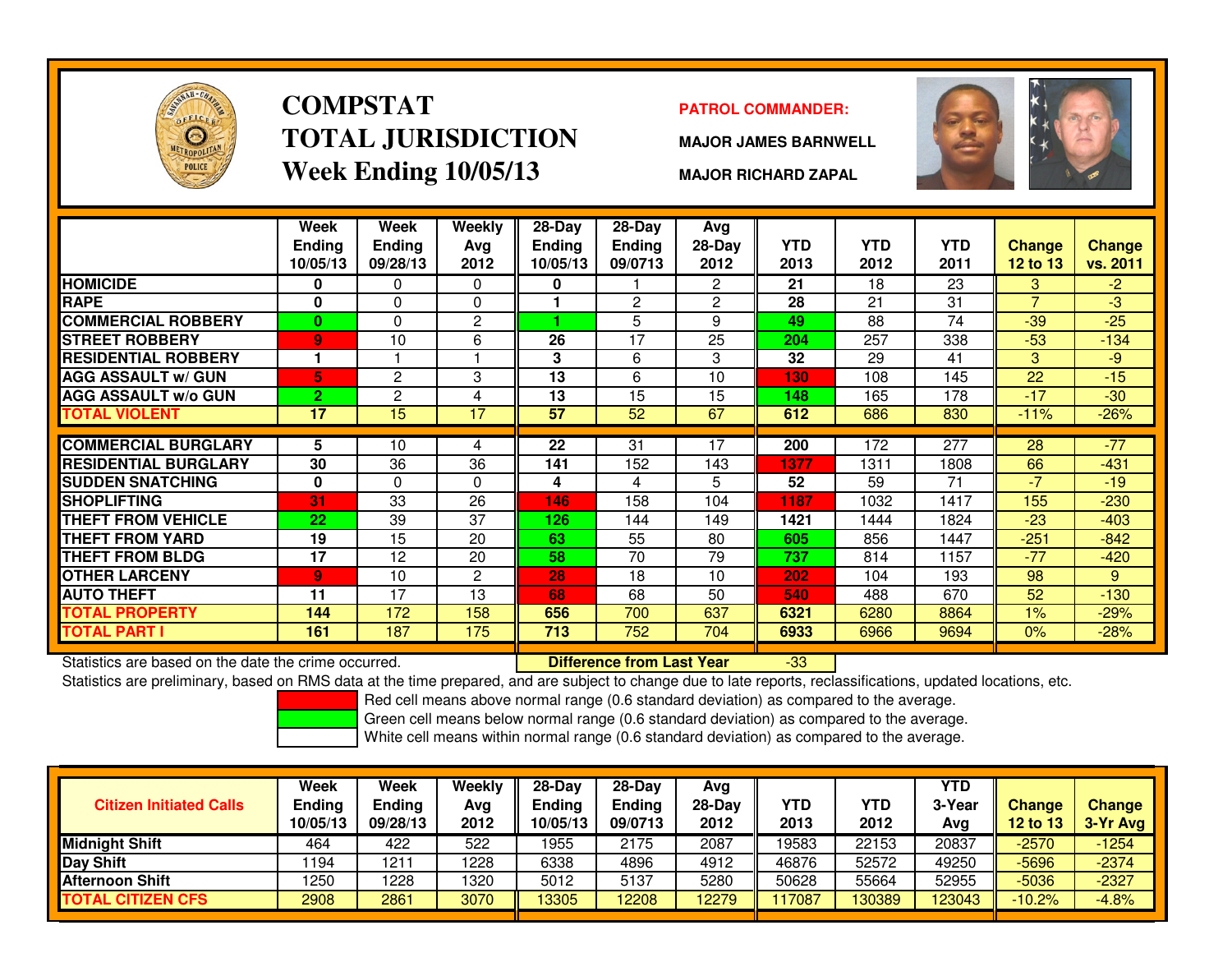

## **COMPSTATPRECINCT COMMANDER:**<br>
PRECINCT COMMANDER: **WEST CHATHAM PRECINCTWeek Ending 10/05/13**

**CAPT. PHILIP REILLEY**



|                             | Week                      | Week                      | <b>Weekly</b>  | $28-Day$                  | $28-Day$                 | Avg              |                    |                    |                    |                           |                    |
|-----------------------------|---------------------------|---------------------------|----------------|---------------------------|--------------------------|------------------|--------------------|--------------------|--------------------|---------------------------|--------------------|
|                             | <b>Ending</b><br>10/05/13 | <b>Ending</b><br>09/28/13 | Avg<br>2012    | <b>Ending</b><br>10/05/13 | <b>Ending</b><br>09/0713 | $28-Day$<br>2012 | <b>YTD</b><br>2013 | <b>YTD</b><br>2012 | <b>YTD</b><br>2011 | <b>Change</b><br>12 to 13 | Change<br>vs. 2011 |
| <b>HOMICIDE</b>             | 0                         | 0                         | $\Omega$       | 0                         | 0                        | $\Omega$         |                    | $\Omega$           | $\overline{2}$     |                           | $-1$               |
| <b>RAPE</b>                 | 0                         | 0                         | 0              | 0                         | 0                        |                  | 6                  | $\overline{7}$     | 7                  | $-1$                      | $-1$               |
| <b>COMMERCIAL ROBBERY</b>   | 0                         | 0                         | $\Omega$       | $\bf{0}$                  | 0                        | $\overline{2}$   | 4                  | 17                 | 10                 | $-13$                     | $-6$               |
| <b>STREET ROBBERY</b>       |                           | $\overline{c}$            |                | 3                         | 5                        | 3                | 23                 | 30                 | 38                 | -7                        | $-15$              |
| <b>RESIDENTIAL ROBBERY</b>  | 0                         | 0                         | $\Omega$       | 0                         | 0                        | $\Omega$         | 5                  | 5                  | 5.                 | $\mathbf{0}$              | $\mathbf{0}$       |
| <b>AGG ASSAULT w/ GUN</b>   |                           | 0                         | $\Omega$       |                           |                          |                  | 13                 | 12                 | 27                 |                           | $-14$              |
| <b>AGG ASSAULT w/o GUN</b>  |                           | 0                         |                | 3                         | 3                        | 2                | 26                 | 22                 | 35                 | 4                         | $-9$               |
| <b>TOTAL VIOLENT</b>        | 3                         | $\overline{2}$            | 2              | 7                         | 9                        | 9                | 78                 | 93                 | 124                | $-16%$                    | $-37%$             |
|                             |                           |                           |                |                           |                          |                  |                    |                    |                    |                           |                    |
| <b>COMMERCIAL BURGLARY</b>  | 0                         | 0                         |                | $\mathbf{2}$              | 4                        | 3                | 24                 | $\overline{25}$    | 38                 | -1                        | $-14$              |
| <b>RESIDENTIAL BURGLARY</b> | 7                         | 6                         | 6              | 30                        | 25                       | 23               | 233                | 213                | 280                | 20                        | $-47$              |
| <b>SUDDEN SNATCHING</b>     | $\bf{0}$                  | 0                         | $\Omega$       | 0                         | 0                        |                  | $\bf{0}$           | 8                  | 7                  | -8                        | $-7$               |
| <b>SHOPLIFTING</b>          | 5                         | 0                         | $\mathbf{2}$   | 12                        | 13                       | 10               | 114                | 99                 | 149                | 15                        | $-35$              |
| <b>THEFT FROM VEHICLE</b>   | 3                         | 5                         | 5              | 24                        | 25                       | 22               | 207                | 206                | 242                |                           | $-35$              |
| <b>THEFT FROM YARD</b>      | 1                         | 3                         | 3              | 7.                        | 10                       | 13               | 78                 | 135                | 230                | $-57$                     | $-152$             |
| <b>THEFT FROM BLDG</b>      | 3                         | 3                         | 3              | 10                        | 15                       | 12               | 105                | 127                | 172                | $-22$                     | $-67$              |
| <b>OTHER LARCENY</b>        | $\overline{2}$            |                           | 0              | 6                         | $\overline{2}$           | $\overline{c}$   | 19                 | 17                 | 31                 | 2                         | $-12$              |
| <b>AUTO THEFT</b>           | 1                         | 3                         | $\overline{c}$ | 17                        | 12                       | $\overline{ }$   | 81                 | 70                 | 140                | 11                        | $-59$              |
| <b>TOTAL PROPERTY</b>       | 22                        | 21                        | 23             | 108                       | 106                      | 91               | 861                | 900                | 1289               | $-4%$                     | $-33%$             |
| <b>TOTAL PART I</b>         | 25                        | 23                        | 25             | 115                       | 115                      | 101              | 939                | 993                | 1413               | $-5%$                     | $-34%$             |

Statistics are based on the date the crime occurred. **Difference from Last Year** 

-54

Statistics are preliminary, based on RMS data at the time prepared, and are subject to change due to late reports, reclassifications, updated locations, etc.

Red cell means above normal range (0.6 standard deviation) as compared to the average.

Green cell means below normal range (0.6 standard deviation) as compared to the average.

| <b>Citizen Initiated Calls</b> | Week<br><b>Ending</b><br>10/05/13 | Week<br>Ending<br>09/28/13 | Weekly<br>Avg<br>2012 | $28-Day$<br><b>Ending</b><br>10/05/13 | $28-Dav$<br><b>Ending</b><br>09/0713 | Avg<br>28-Day<br>2012 | <b>YTD</b><br>2013 | <b>YTD</b><br>2012 | <b>YTD</b><br>3-Year<br>Avg | Change<br>12 to 13 | <b>Change</b><br>3-Yr Avg |
|--------------------------------|-----------------------------------|----------------------------|-----------------------|---------------------------------------|--------------------------------------|-----------------------|--------------------|--------------------|-----------------------------|--------------------|---------------------------|
| <b>Midnight Shift</b>          | 105                               | 80                         | 00ا                   | 401                                   | 420                                  | 401                   | 3865               | 4421               | 4098                        | $-556$             | -233                      |
| <b>Day Shift</b>               | 221                               | 251                        | 248                   | 2393                                  | 988                                  | 993                   | 9639               | 10497              | 9984                        | $-858$             | $-345$                    |
| <b>Afternoon Shift</b>         | 247                               | 216                        | 271                   | 1006                                  | 950                                  | 1086                  | 10349              | 1379               | 10838                       | $-1030$            | $-489$                    |
| <b>TOTAL CITIZEN CFS</b>       | 573                               | 573                        | 620                   | 3800                                  | 2358                                 | 2479                  | 23853              | 26297              | 24920                       | $-9.3%$            | $-4.3%$                   |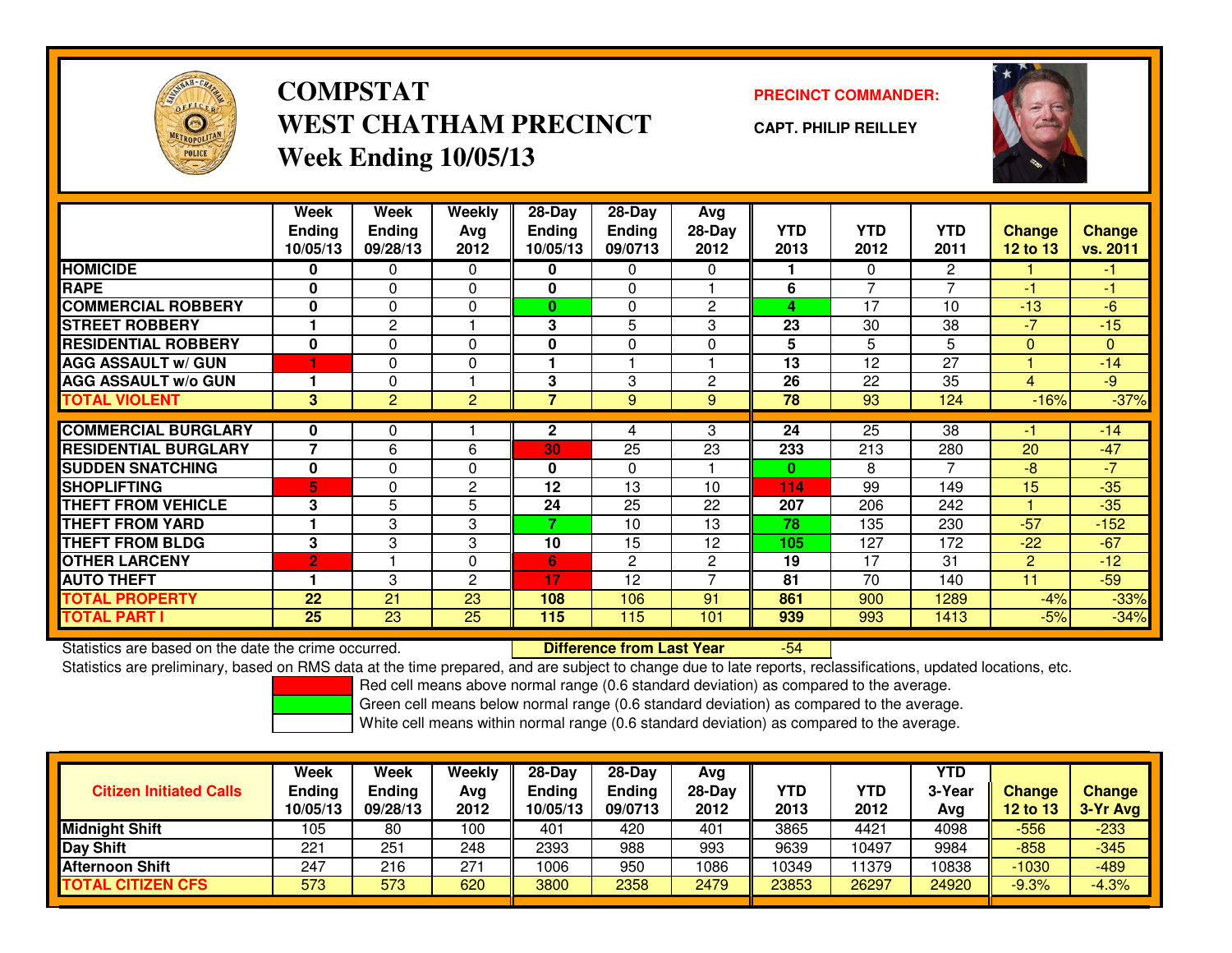

**COMPSTATDOWNTOWN PRECINCTWeek Ending 10/05/13**

### **PRECINCT COMMANDER:**

**CAPT. Ben Herron**

<sup>31</sup>



|                             | Week<br>Ending<br>10/05/13 | Week<br><b>Ending</b><br>09/28/13 | Weekly<br>Avg<br>2012 | $28-Day$<br><b>Ending</b><br>10/05/13 | $28-Day$<br><b>Ending</b><br>09/0713 | Avg<br>28-Day<br>2012 | <b>YTD</b><br>2013 | <b>YTD</b><br>2012 | <b>YTD</b><br>2011 | <b>Change</b><br>$12$ to $13$ | Change<br>vs. 2011 |
|-----------------------------|----------------------------|-----------------------------------|-----------------------|---------------------------------------|--------------------------------------|-----------------------|--------------------|--------------------|--------------------|-------------------------------|--------------------|
| <b>HOMICIDE</b>             | 0                          | 0                                 | 0                     | 0                                     |                                      |                       | 8                  |                    |                    |                               |                    |
| <b>RAPE</b>                 | $\bf{0}$                   | $\Omega$                          | $\Omega$              | 0                                     | $\Omega$                             | $\Omega$              | 6                  | 5                  | 5                  |                               |                    |
| <b>COMMERCIAL ROBBERY</b>   | $\bf{0}$                   | $\Omega$                          | $\Omega$              | 0                                     |                                      |                       | 9                  | 9                  | 9                  | $\mathbf{0}$                  | $\Omega$           |
| <b>STREET ROBBERY</b>       | 3                          | 3                                 | $\overline{c}$        | 9                                     | 5                                    | 8                     | 77                 | 80                 | 103                | $-3$                          | $-26$              |
| <b>RESIDENTIAL ROBBERY</b>  | $\bf{0}$                   | $\Omega$                          | $\Omega$              |                                       | $\Omega$                             |                       | 6                  | 6                  | 11                 | $\Omega$                      | $-5$               |
| <b>AGG ASSAULT w/ GUN</b>   | $\bf{0}$                   |                                   |                       |                                       | $\mathbf{0}$                         | $\overline{c}$        | 30                 | 20                 | 28                 | 10 <sup>1</sup>               | $\overline{2}$     |
| <b>AGG ASSAULT w/o GUN</b>  | $\bf{0}$                   |                                   |                       | 4                                     | 3                                    | 5                     | 34                 | 50                 | 30                 | $-16$                         | 4                  |
| <b>TOTAL VIOLENT</b>        | $\mathbf{3}$               | 5                                 | 4                     | 15                                    | 10                                   | 17                    | 170                | 177                | 193                | $-4%$                         | $-12%$             |
|                             |                            |                                   |                       |                                       |                                      |                       |                    |                    |                    |                               |                    |
| <b>COMMERCIAL BURGLARY</b>  | $\bf{0}$                   | 3                                 |                       | 5                                     | 5                                    | $\overline{2}$        | $\overline{27}$    | 24                 | $\overline{53}$    | 3                             | $-26$              |
| <b>RESIDENTIAL BURGLARY</b> | 3                          | 3                                 | 3                     | 10                                    | 9                                    | 12                    | 128                | 115                | 176                | 13                            | $-48$              |
| <b>SUDDEN SNATCHING</b>     | $\bf{0}$                   | 0                                 | $\Omega$              | 2                                     | $\overline{c}$                       | $\overline{2}$        | 28                 | 28                 | 24                 | $\Omega$                      | 4                  |
| SHOPLIFTING                 | $\mathbf{0}$               | 8                                 | 3                     | 21                                    | 29                                   | 11                    | 164                | 104                | 156                | 60                            | 8                  |
| <b>THEFT FROM VEHICLE</b>   | 4                          | $\overline{7}$                    | $\overline{7}$        | 19                                    | 23                                   | 29                    | 282                | 301                | 319                | $-19$                         | $-37$              |
| <b>THEFT FROM YARD</b>      | 4                          | $\overline{2}$                    | 5                     | 14                                    | 14                                   | 19                    | 183                | 190                | 347                | $-7$                          | $-164$             |
| <b>THEFT FROM BLDG</b>      |                            | $\mathbf{2}$                      | 5                     | 9.                                    | 11                                   | 18                    | 136                | 184                | 229                | $-48$                         | $-93$              |
| <b>OTHER LARCENY</b>        |                            |                                   |                       | 2                                     | 4                                    | $\overline{2}$        | 45                 | 21                 | 56                 | 24                            | $-11$              |
| <b>AUTO THEFT</b>           |                            | $\Omega$                          | 2                     | 8                                     | 10                                   | 8                     | 87                 | 75                 | 88                 | 12 <sup>2</sup>               | $-1$               |
| TOTAL PROPERTY              | 14                         | 26                                | 25                    | 90                                    | 107                                  | 104                   | 1080               | 1042               | 1448               | 4%                            | $-25%$             |
| TOTAL PART I                | 17                         | 31                                | 30                    | 105                                   | 117                                  | 121                   | 1250               | 1219               | 1641               | 3%                            | $-24%$             |

Statistics are based on the date the crime occurred. **Difference from Last Year** 

Statistics are preliminary, based on RMS data at the time prepared, and are subject to change due to late reports, reclassifications, updated locations, etc.

Red cell means above normal range (0.6 standard deviation) as compared to the average.

Green cell means below normal range (0.6 standard deviation) as compared to the average.

| <b>Citizen Initiated Calls</b> | Week<br><b>Ending</b><br>10/05/13 | Week<br><b>Endina</b><br>09/28/13 | Weekly<br>Avg<br>2012 | $28-Day$<br><b>Ending</b><br>10/05/13 | 28-Dav<br><b>Ending</b><br>09/0713 | Avg<br>28-Dav<br>2012 | YTD<br>2013 | YTD<br>2012 | YTD<br>3-Year<br>Avg | <b>Change</b><br><b>12 to 13</b> | <b>Change</b><br>3-Yr Avg |
|--------------------------------|-----------------------------------|-----------------------------------|-----------------------|---------------------------------------|------------------------------------|-----------------------|-------------|-------------|----------------------|----------------------------------|---------------------------|
| <b>Midnight Shift</b>          | 93                                | 96                                | 120                   | 430                                   | 430                                | 480                   | 4316        | 4949        | 4683                 | $-633$                           | $-367$                    |
| Day Shift                      | 194                               | 215                               | 210                   | 837                                   | 875                                | 838                   | 8297        | 8998        | 8534                 | $-701$                           | $-237$                    |
| <b>Afternoon Shift</b>         | 212                               | 217                               | 222                   | 895                                   | 950                                | 889                   | 9112        | 9576        | 9214                 | $-464$                           | $-102$                    |
| <b>TOTAL CITIZEN CFS</b>       | 499                               | 528                               | 552                   | 2162                                  | 2255                               | 2207                  | 21725       | 23523       | 22431                | $-7.6%$                          | $-3.1%$                   |
|                                |                                   |                                   |                       |                                       |                                    |                       |             |             |                      |                                  |                           |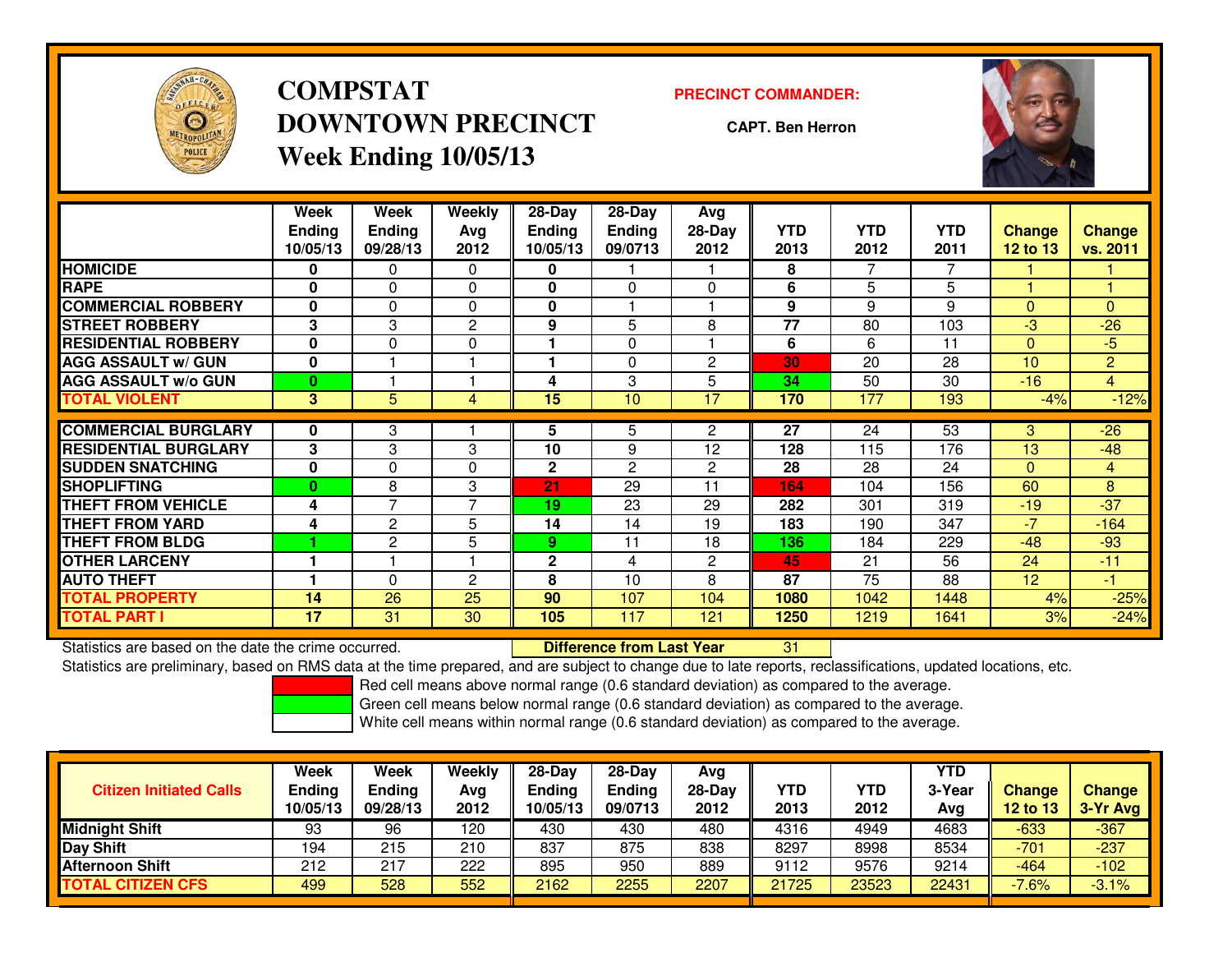

# **COMPSTATCENTRAL PRECINCT CAPT. DEVONN ADAMSWeek Ending 10/05/13**

**PRECINCT COMMANDER:**



|                             | Week<br><b>Endina</b><br>10/05/13 | Week<br><b>Ending</b><br>09/28/13 | Weekly<br>Avg<br>2012 | $28-Dav$<br><b>Endina</b><br>10/05/13 | $28-Dav$<br><b>Ending</b><br>09/0713 | Avg<br>28-Day<br>2012 | <b>YTD</b><br>2013 | <b>YTD</b><br>2012 | <b>YTD</b><br>2011 | <b>Change</b><br>12 to 13 | <b>Change</b><br>vs. 2011 |
|-----------------------------|-----------------------------------|-----------------------------------|-----------------------|---------------------------------------|--------------------------------------|-----------------------|--------------------|--------------------|--------------------|---------------------------|---------------------------|
| <b>HOMICIDE</b>             | 0                                 | 0                                 | 0                     | 0                                     | 0                                    |                       |                    | 5                  | 9                  | $\overline{2}$            | $-2$                      |
| <b>RAPE</b>                 | $\bf{0}$                          | 0                                 | 0                     | 0                                     | $\Omega$                             | $\Omega$              | 5                  | 2                  | 8                  | 3                         | $-3$                      |
| <b>COMMERCIAL ROBBERY</b>   | 0                                 | 0                                 | 0                     | $\bf{0}$                              |                                      | $\overline{2}$        | 11                 | 13                 | 8                  | $-2$                      | 3                         |
| <b>STREET ROBBERY</b>       | 3                                 | 5                                 | $\overline{c}$        | 8                                     | 5                                    | $\overline{ }$        | 50                 | 65                 | 102                | $-15$                     | $-52$                     |
| <b>RESIDENTIAL ROBBERY</b>  | 0                                 | 0                                 | 0                     | 0                                     |                                      | $\Omega$              | 5                  | 3                  | 7                  | 2                         | $-2$                      |
| <b>AGG ASSAULT w/ GUN</b>   |                                   | 0                                 |                       | 3                                     | 4                                    | 4                     | 42                 | 40                 | 52                 | $\overline{2}$            | $-10$                     |
| <b>AGG ASSAULT w/o GUN</b>  | $\bf{0}$                          | 0                                 |                       | $\mathbf{2}$                          | 4                                    | 3                     | 43                 | 39                 | 47                 | 4                         | $-4$                      |
| <b>TOTAL VIOLENT</b>        | 4                                 | 5                                 | 4                     | 13                                    | 15                                   | 16                    | 163                | 167                | 233                | $-2%$                     | $-30%$                    |
|                             |                                   |                                   |                       |                                       |                                      |                       |                    |                    |                    |                           |                           |
| <b>COMMERCIAL BURGLARY</b>  | 3                                 | 4                                 |                       | 9                                     | 11                                   | 4                     | 69                 | $\overline{35}$    | 98                 | 34                        | $-29$                     |
| <b>RESIDENTIAL BURGLARY</b> | 4                                 | 9                                 | 10                    | 30                                    | 40                                   | 39                    | 343                | 384                | 544                | $-41$                     | $-201$                    |
| <b>SUDDEN SNATCHING</b>     | $\mathbf{0}$                      | 0                                 | 0                     |                                       |                                      |                       | 9                  | 10                 | 21                 | -1                        | $-12$                     |
| <b>SHOPLIFTING</b>          | $\mathbf{2}$                      | 2                                 |                       | 5                                     | 8                                    | 4                     | 74                 | 30                 | 58                 | 44                        | 16                        |
| <b>THEFT FROM VEHICLE</b>   | 6                                 | 13                                | 9                     | 38                                    | 50                                   | 35                    | 361                | 340                | 489                | 21                        | $-128$                    |
| <b>THEFT FROM YARD</b>      | 8                                 | 6                                 | 5                     | 24                                    | 16                                   | 20                    | 163                | 220                | 401                | $-57$                     | $-238$                    |
| <b>THEFT FROM BLDG</b>      | $\mathbf{2}$                      | 2                                 | 3                     | 12                                    | 11                                   | 12                    | 152                | 135                | 265                | 17                        | $-113$                    |
| <b>OTHER LARCENY</b>        |                                   | 4                                 | 0                     | 9                                     | 6                                    |                       | 40                 | 14                 | 31                 | 26                        | 9                         |
| <b>AUTO THEFT</b>           | 4                                 | 10                                | 3                     | 25                                    | 27                                   | 12                    | 172                | 116                | 182                | 56                        | $-10$                     |
| <b>TOTAL PROPERTY</b>       | 30                                | 50                                | 32                    | 153                                   | 170                                  | 128                   | 1383               | 1284               | 2089               | 8%                        | $-34%$                    |
| <b>TOTAL PART I</b>         | 34                                | 55                                | 36                    | 166                                   | 185                                  | 145                   | 1546               | 1451               | 2322               | 7%                        | $-33%$                    |

Statistics are based on the date the crime occurred. **Difference from Last Year** 

Statistics are based on the date the crime occurred. **Externee the Luid Confference from Last Year Net all Stati**<br>Statistics are preliminary, based on RMS data at the time prepared, and are subject to change due to late re

Red cell means above normal range (0.6 standard deviation) as compared to the average.

Green cell means below normal range (0.6 standard deviation) as compared to the average.

| <b>Citizen Initiated Calls</b> | <b>Week</b><br><b>Ending</b><br>10/05/13 | <b>Week</b><br>Ending<br>09/28/13 | Weekly<br>Avg<br>2012 | $28-Day$<br><b>Ending</b><br>10/05/13 | 28-Dav<br>Ending<br>09/0713 | Avg<br>28-Dav<br>2012 | YTD<br>2013 | <b>YTD</b><br>2012 | YTD<br>3-Year<br>Avg | <b>Change</b><br><b>12 to 13</b> | <b>Change</b><br>3-Yr Avg |
|--------------------------------|------------------------------------------|-----------------------------------|-----------------------|---------------------------------------|-----------------------------|-----------------------|-------------|--------------------|----------------------|----------------------------------|---------------------------|
| <b>Midnight Shift</b>          | 103                                      | 92                                | 116                   | 416                                   | 455                         | 463                   | 4238        | 4796               | 4554                 | $-558$                           | $-316$                    |
| Day Shift                      | 231                                      | 268                               | 269                   | 1039                                  | 991                         | 1078                  | 9806        | 11218              | 9755                 | $-1412$                          | 51                        |
| <b>Afternoon Shift</b>         | 268                                      | 296                               | 291                   | 1096                                  | 1135                        | 163                   | 10637       | 12087              | 1471                 | $-1450$                          | $-834$                    |
| <b>TOTAL CITIZEN CFS</b>       | 602                                      | 656                               | 676                   | 2551                                  | 2581                        | 2704                  | 24681       | 28101              | 25780                | $-12.2%$                         | $-4.3%$                   |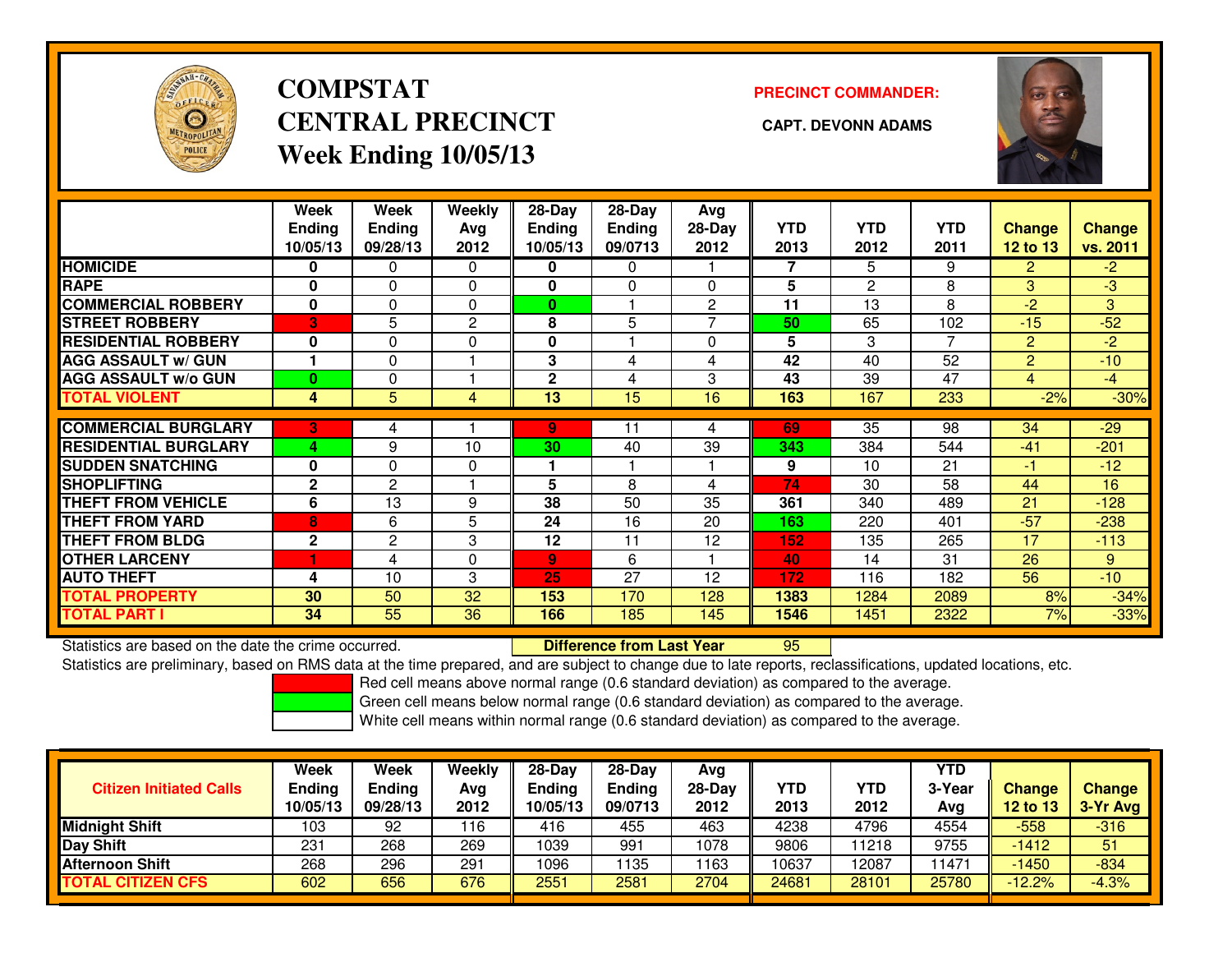

## **COMPSTAT PRECINCT COMMANDER: SOUTHSIDE PRECINCT CAPT. DEAN FAGERSTROMWeek Ending 10/05/13**



|                             | Week<br><b>Ending</b><br>10/05/13 | Week<br><b>Ending</b><br>09/28/13 | Weekly<br>Avg<br>2012 | 28-Day<br><b>Ending</b><br>10/05/13 | $28-Day$<br><b>Ending</b><br>09/0713 | Avg<br>$28-Day$<br>2012 | <b>YTD</b><br>2013       | <b>YTD</b><br>2012 | <b>YTD</b><br>2011 | <b>Change</b><br><b>12 to 13</b> | Change<br>vs. 2011 |
|-----------------------------|-----------------------------------|-----------------------------------|-----------------------|-------------------------------------|--------------------------------------|-------------------------|--------------------------|--------------------|--------------------|----------------------------------|--------------------|
| <b>HOMICIDE</b>             | 0                                 | 0                                 | $\mathbf{0}$          | 0                                   | $\Omega$                             | $\Omega$                | 3                        |                    | 4                  | 2                                | -1.                |
| <b>RAPE</b>                 | 0                                 | $\Omega$                          | 0                     | 0                                   | 2                                    | 0                       | 5                        | 4                  | $\overline{7}$     |                                  | $-2$               |
| <b>COMMERCIAL ROBBERY</b>   | 0                                 | $\Omega$                          |                       |                                     | $\mathbf{2}$                         | 3                       | 15                       | 30                 | 31                 | $-15$                            | $-16$              |
| <b>STREET ROBBERY</b>       | $\bf{0}$                          | $\Omega$                          |                       | 3                                   |                                      | 4                       | 23                       | 45                 | 54                 | $-22$                            | $-31$              |
| <b>RESIDENTIAL ROBBERY</b>  | $\mathbf 0$                       |                                   | $\Omega$              |                                     | $\overline{2}$                       |                         | $\overline{\phantom{a}}$ | 9                  | 11                 | $-2$                             | $-4$               |
| <b>AGG ASSAULT w/ GUN</b>   | $\mathbf 0$                       | $\Omega$                          | 0                     | $\mathbf{2}$                        | 0                                    |                         | 11                       | 11                 | 13                 | $\Omega$                         | $-2$               |
| <b>AGG ASSAULT w/o GUN</b>  | $\bf{0}$                          | 0                                 |                       | 0                                   | 2                                    | $\overline{2}$          | 23                       | 24                 | 26                 | -1                               | $-3$               |
| <b>TOTAL VIOLENT</b>        | $\mathbf{0}$                      |                                   | 3                     | $\overline{7}$                      | 9                                    | 12                      | 87                       | 124                | 146                | $-30%$                           | $-40%$             |
|                             |                                   |                                   |                       |                                     |                                      |                         |                          |                    |                    |                                  |                    |
| <b>COMMERCIAL BURGLARY</b>  |                                   | $\overline{c}$                    |                       | 3                                   | 8                                    | 6                       | 46                       | 57                 | $\overline{51}$    | $-11$                            | $-5$               |
| <b>RESIDENTIAL BURGLARY</b> | 8                                 | 8                                 | 8                     | 32                                  | 30                                   | 31                      | 300                      | 287                | 304                | 13                               | -4                 |
| <b>SUDDEN SNATCHING</b>     | 0                                 | $\Omega$                          | 0                     | 1                                   |                                      |                         | 8                        | 7                  | 9                  |                                  | $-1$               |
| <b>SHOPLIFTING</b>          | 14                                | 11                                | 14                    | 62                                  | 64                                   | 57                      | 547                      | 548                | 769                | -1                               | $-222$             |
| <b>THEFT FROM VEHICLE</b>   | 5                                 | 6                                 | 8                     | 21                                  | 19                                   | 33                      | 275                      | 308                | 337                | $-33$                            | $-62$              |
| <b>THEFT FROM YARD</b>      | 4                                 |                                   | 3                     | 10                                  | 4                                    | 13                      | 79                       | 142                | 180                | $-63$                            | $-101$             |
| <b>THEFT FROM BLDG</b>      | 9                                 | 3                                 | 5                     | 20                                  | 11                                   | 19                      | 195                      | 202                | 268                | $-7$                             | $-73$              |
| <b>OTHER LARCENY</b>        | $\overline{2}$                    | 2                                 | 0                     | 5.                                  | 2                                    | 2                       | 52                       | 23                 | 31                 | 29                               | 21                 |
| <b>AUTO THEFT</b>           | $\mathbf{2}$                      |                                   | 3                     | 6                                   | 5                                    | 13                      | 88                       | 134                | 136                | $-46$                            | $-48$              |
| <b>TOTAL PROPERTY</b>       | 45                                | 34                                | 43                    | 160                                 | 144                                  | 173                     | 1590                     | 1708               | 2085               | $-7%$                            | $-24%$             |
| <b>TOTAL PART I</b>         | 45                                | 35                                | 46                    | 167                                 | 153                                  | 185                     | 1677                     | 1832               | 2231               | $-8%$                            | $-25%$             |

Statistics are based on the date the crime occurred. **Difference from Last Year** 

-155

Statistics are preliminary, based on RMS data at the time prepared, and are subject to change due to late reports, reclassifications, updated locations, etc.

Red cell means above normal range (0.6 standard deviation) as compared to the average.

Green cell means below normal range (0.6 standard deviation) as compared to the average.

| <b>Citizen Initiated Calls</b> | Week<br><b>Ending</b><br>10/05/13 | <b>Week</b><br><b>Ending</b><br>09/28/13 | Weekly<br>Avg<br>2012 | $28-Day$<br><b>Ending</b><br>10/05/13 | 28-Dav<br><b>Ending</b><br>09/0713 | Avg<br>$28-Dav$<br>2012 | YTD<br>2013 | YTD<br>2012 | <b>YTD</b><br>3-Year<br>Avg | <b>Change</b><br>12 to 13 | Change<br>3-Yr Avg |
|--------------------------------|-----------------------------------|------------------------------------------|-----------------------|---------------------------------------|------------------------------------|-------------------------|-------------|-------------|-----------------------------|---------------------------|--------------------|
| <b>Midnight Shift</b>          | 76                                | 67                                       | 91                    | 334                                   | 435                                | 363                     | 3378        | 3862        | 3614                        | -484                      | $-236$             |
| Day Shift                      | 257                               | 229                                      | 239                   | 999                                   | 1021                               | 956                     | 9319        | 10637       | 9755                        | $-1318$                   | $-436$             |
| <b>Afternoon Shift</b>         | 259                               | 218                                      | 253                   | 936                                   | 1003                               | 1012                    | 9543        | 0597        | 10028                       | $-1054$                   | $-485$             |
| <b>TOTAL CITIZEN CFS</b>       | 592                               | 514                                      | 583                   | 2269                                  | 2459                               | 2330                    | 22240       | 25096       | 23397                       | $-11.4%$                  | $-4.9%$            |